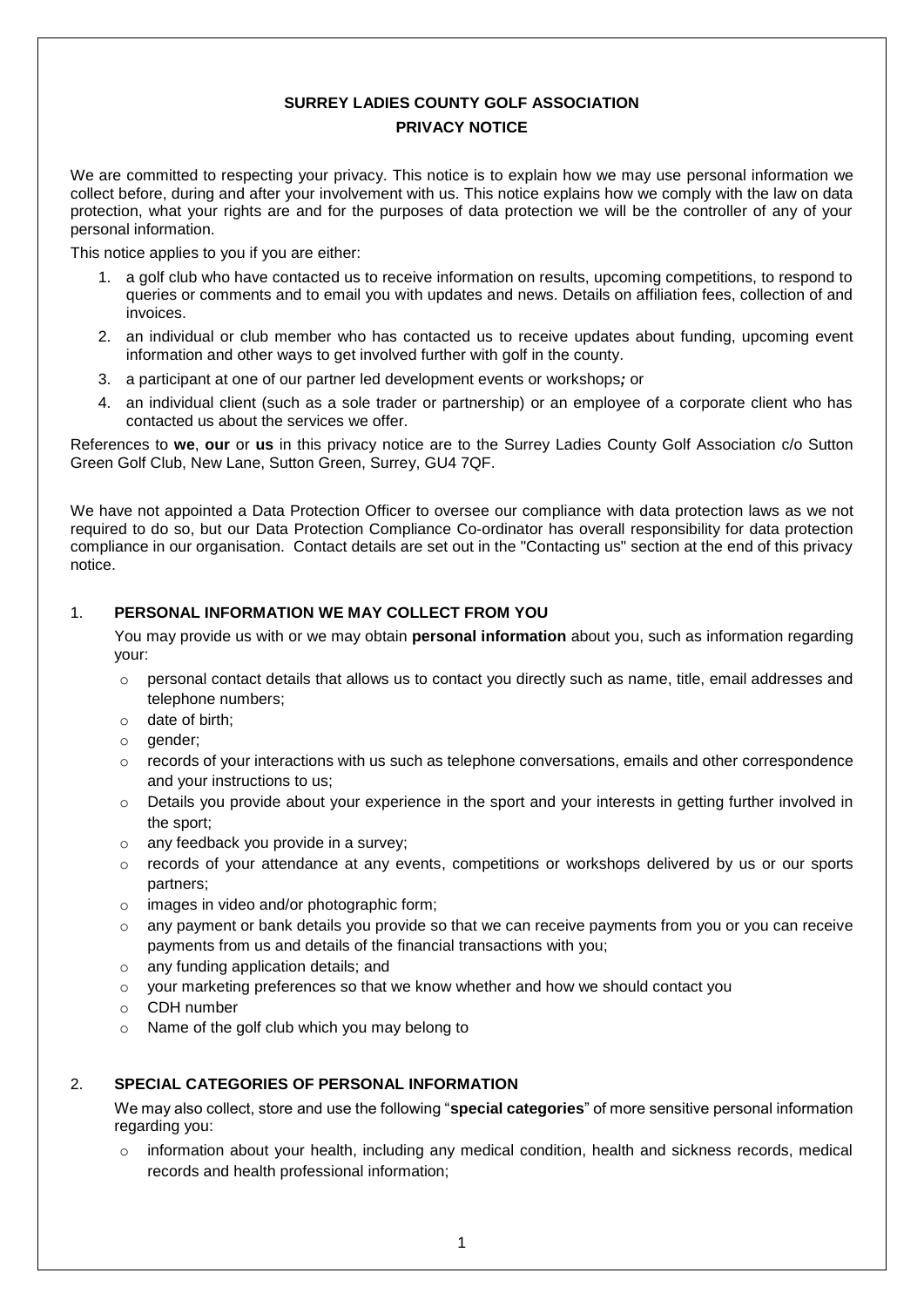We may not collect all of the above types of special category personal information about you. In relation to special category personal data that we do process we do so on the basis that:

- $\circ$  the processing is necessary for reasons of substantial public interest, on a lawful basis;
- o it is necessary for the establishment, exercise or defence of legal claims;
- o it is necessary for the purposes of carrying out the obligations and exercising our or your rights in the field of employment and social security and social protection law; or
- o based on your explicit consent.

In the table below, we refer to these as the "special category reasons for processing of your personal data". We may also collect criminal records information from you. For criminal records history we process it on the basis of legal obligations or based on your explicit consent.

### 3. **WHERE WE COLLECT YOUR INFORMATION**

We typically collect personal information when you, sign up for our newsletter, when you make a query and/or complaint or when you correspond with us by phone, e-mail or in some other way.

We also may collect personal information about you when you attend one of the events or workshops hosted by us or one of our delivery partners and/or activity providers.

### 4. **USES MADE OF THE INFORMATION**

The table below describes the main purposes for which we process your personal information, the categories of your information involved and our lawful basis for being able to do this.

| <b>Purpose</b>                                                                                                                                                                                                                                                                                       | <b>Personal information</b><br>used                                                                                                                                               | <b>Lawful basis</b>                                                                                                                                                                                                                                                                                                                                                                                                        |
|------------------------------------------------------------------------------------------------------------------------------------------------------------------------------------------------------------------------------------------------------------------------------------------------------|-----------------------------------------------------------------------------------------------------------------------------------------------------------------------------------|----------------------------------------------------------------------------------------------------------------------------------------------------------------------------------------------------------------------------------------------------------------------------------------------------------------------------------------------------------------------------------------------------------------------------|
| To administer any membership<br>account(s) you have with us and<br>managing our relationship with<br>you, including dealing with<br>enquiries made by you                                                                                                                                            | All contact details, records<br>of your interactions with us,<br>and marketing preferences.                                                                                       | This is necessary to enable us to properly<br>manage and administer your account with us.                                                                                                                                                                                                                                                                                                                                  |
| To send you marketing<br>information we think you might<br>find useful or which you have<br>requested from us, including our<br>newsletter and information about<br>our events and any offers from<br>about our partners and activity<br>providers to further progress<br>your interest in the sport | Contact details and<br>marketing preferences.<br>Details you provide about<br>your experience in the sport<br>and, your interests in<br>getting further involved in<br>the sport; | Where you have given us your explicit<br>consent to do so.                                                                                                                                                                                                                                                                                                                                                                 |
| To deal with your queries or<br>complaints                                                                                                                                                                                                                                                           | Contact details and records<br>of your interactions with us.                                                                                                                      | We have a legitimate interest to provide<br>complaint handling services to you in case<br>there are any issues with the service we<br>provide.                                                                                                                                                                                                                                                                             |
| <b>Retention of records</b>                                                                                                                                                                                                                                                                          | All the personal information<br>we collect.                                                                                                                                       | We have a legitimate interest in retaining<br>records whilst they may be required in relation<br>to complaints or claims. We need to retain<br>records in order to properly administer and<br>manage any account you have with us and in<br>some cases we may have legal or regulatory<br>obligations to retain records.<br>We process special category personal data on<br>the basis of the "special category reasons for |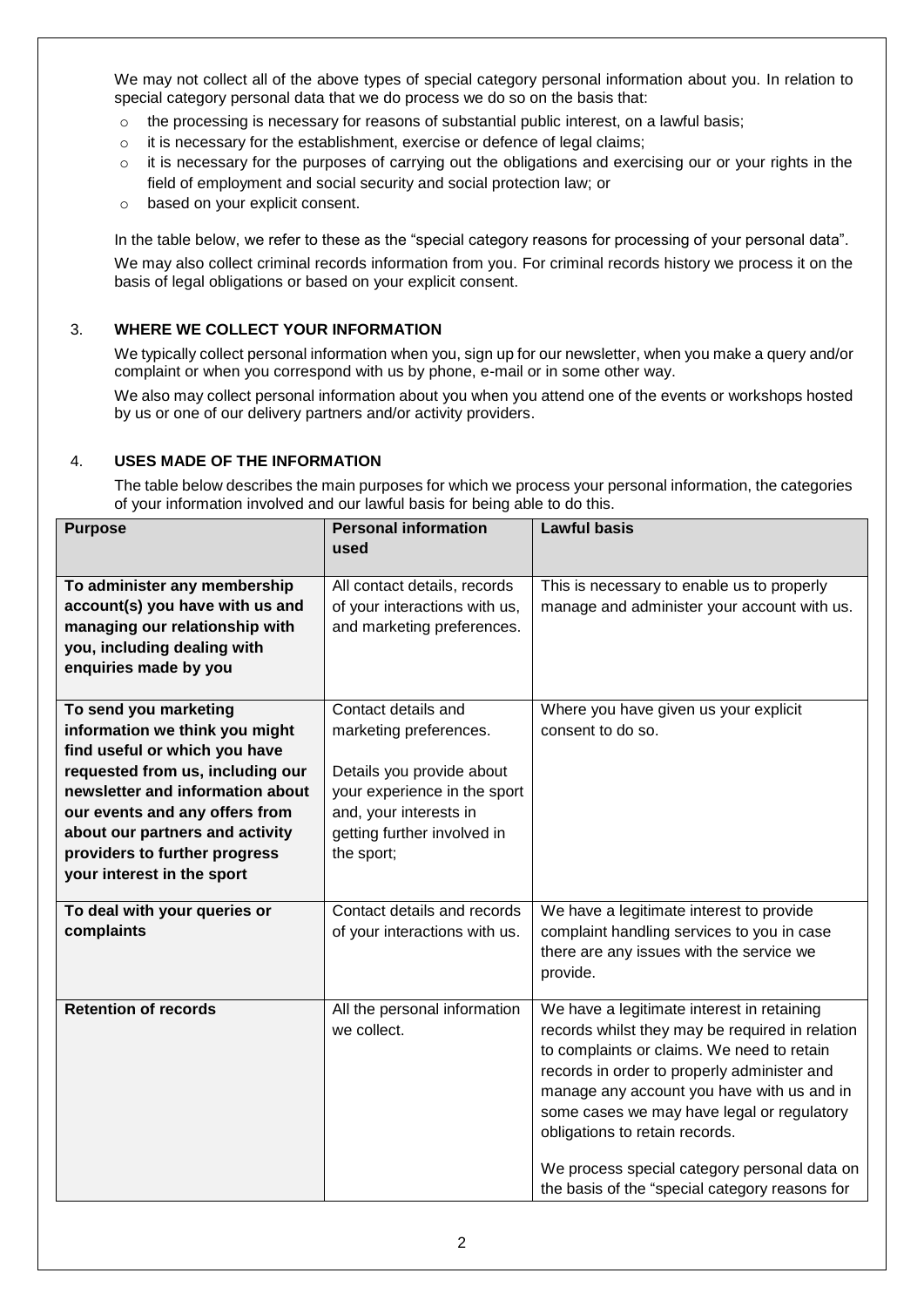|                                                                                                                                                                                                                                               |                                                                                                                       | processing of your personal data" referred to<br>in section 2 above.<br>For criminal records history we process it on<br>the basis of legal obligations or based on your<br>explicit consent.                                                                                                                                                          |
|-----------------------------------------------------------------------------------------------------------------------------------------------------------------------------------------------------------------------------------------------|-----------------------------------------------------------------------------------------------------------------------|--------------------------------------------------------------------------------------------------------------------------------------------------------------------------------------------------------------------------------------------------------------------------------------------------------------------------------------------------------|
| To conduct data analytics studies<br>to better understand event<br>attendance and trends within<br>sport in the region                                                                                                                        | Records of your attendance<br>events<br>at<br>any<br>or<br>competitions hosted by us<br>and/or our delivery partners. | We have a legitimate interest in doing so to<br>ensure that our events continue to improve<br>and are targeted and relevant.                                                                                                                                                                                                                           |
| For the purposes of promoting<br>sport in the region, our<br>campaigns and events and the<br>work we do as a Regional Body                                                                                                                    | Images<br>in video<br>and/or<br>photographic form.                                                                    | Where you have given us your explicit<br>consent to do so.                                                                                                                                                                                                                                                                                             |
| To comply with health and safety<br>requirements                                                                                                                                                                                              | Records of attendance and<br>health and medical<br>information                                                        | We have a legal obligation and a legitimate<br>interest to provide you and other members of<br>our organisation with a safe environment in<br>which to participate in sport.<br>We process special category personal data on<br>the basis of the "special category reasons for<br>processing of your personal data" referred to<br>in section 2 above. |
| To use information about your<br>physical or mental health<br>(including any injuries) or<br>disability status to ensure your<br>health and safety and to assess<br>your fitness to participate in any<br>of the activities or events we host | <b>Health information</b>                                                                                             | We process special category personal data on<br>the basis of the "special category reasons for<br>processing of your personal data" referred to<br>in section 2 above.                                                                                                                                                                                 |
| For the purposes of equal<br>opportunities monitoring                                                                                                                                                                                         | Name, title, date of birth,<br>gender, information about<br>your race or ethnicity, and<br>health information.        | We have a legitimate interest to promote a<br>sports environment that is inclusive, fair and<br>accessible.<br>We process special category personal data on<br>the basis of the "special category reasons for<br>processing of your personal data" referred to<br>in section 2 above.                                                                  |
| To administer your attendance at<br>any courses, events or<br>programmes you sign up to                                                                                                                                                       | All contact details, date of<br>birth, gender, health and<br>medical information                                      | This is necessary to enable us to register you<br>on to and arrange for the effective delivery of<br>our development programmes and events.<br>We process special category personal data on<br>the basis of the "special category reasons for<br>processing of your personal data" referred to<br>in section 2 above.                                  |
| To manage the process of<br>collection of affiliation fees                                                                                                                                                                                    | Number of affiliated<br>member, payment data                                                                          | To enable us to correctly invoice for the<br>number of affiliated members at the club.                                                                                                                                                                                                                                                                 |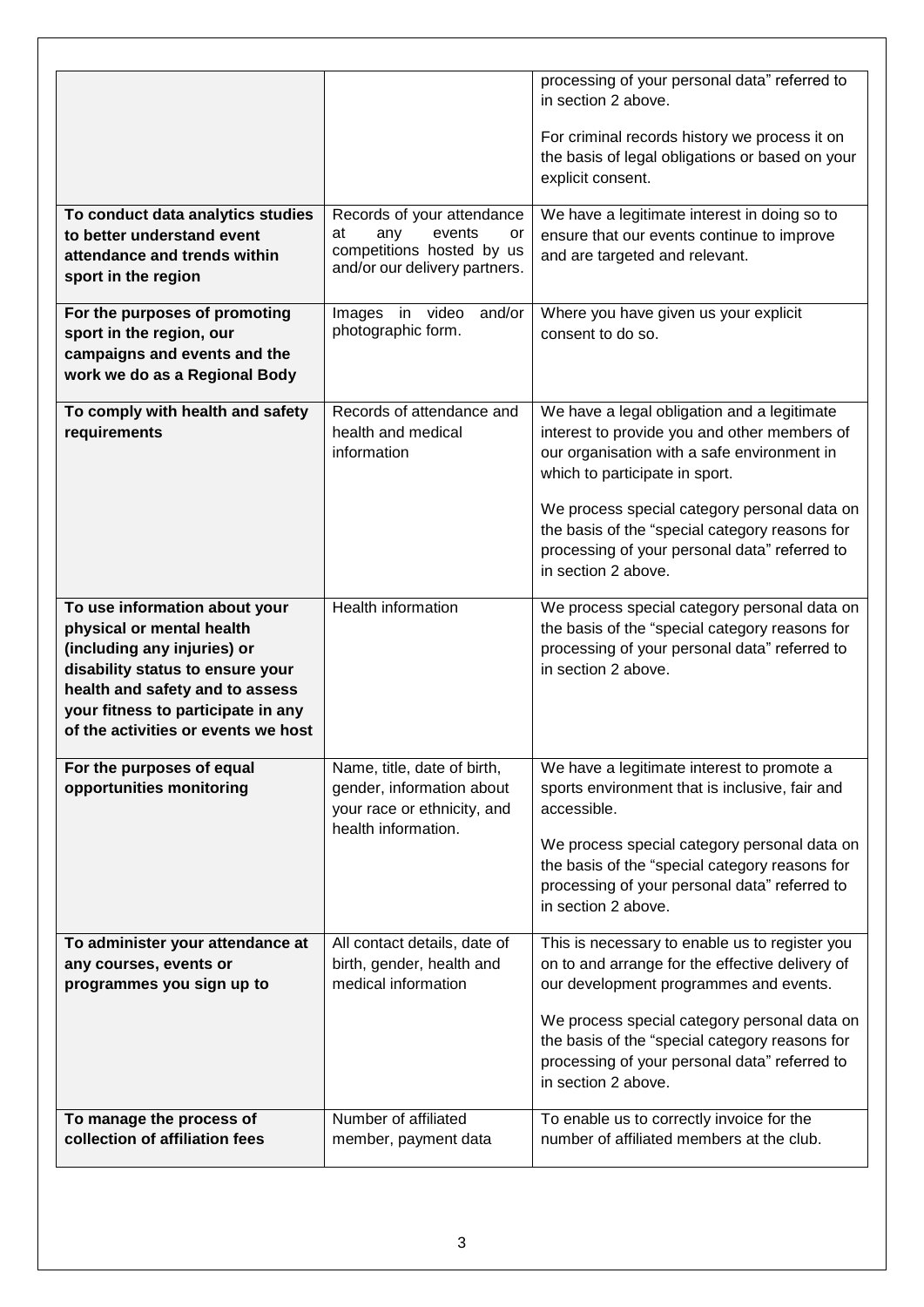| To make payments to you in<br>respect to room hire,<br>competitions, course hire                                    | Transaction and payment<br>data                                            | This is necessary to make payments to you.                                                                            |
|---------------------------------------------------------------------------------------------------------------------|----------------------------------------------------------------------------|-----------------------------------------------------------------------------------------------------------------------|
| To arrange and manage contracts<br>for the provision of<br>services/products                                        | Transaction and payment<br>data, contact details                           | This is necessary to enable us to properly<br>manage and perform any contract for services<br>and products.           |
| To comply with legal obligations,<br>for example, regarding people<br>working with children or<br>vulnerable adults | Information<br>about<br>your<br>convictions<br>criminal<br>and<br>offences | For criminal records history we process it on<br>the basis of legal obligations or based on your<br>explicit consent. |

For some of your personal information you will have a legal, contractual or other requirement or obligation for you to provide us with your personal information. If you do not provide us with the requested personal information we may not be able to properly perform our contract with you or comply with legal obligations. For other personal information you may not be under an obligation to provide it to us, but if you do not provide it then we may not be able to properly perform our obligations to you.

Where you have given us your consent to use your personal information in a particular manner, you have the right to withdraw this consent at any time, which you may do by contacting us as described in the "Contacting us" section below.

Please note however that the withdrawal of your consent will not affect any use of the data made before you withdrew your consent and we may still be entitled to hold and process the relevant personal information to the extent that we are entitled to do so on bases other than your consent. Withdrawing consent may also have the same effects as not providing the information in the first place, for example we may no longer be able to provide certain benefits to you.

### 5. **DIRECT MARKETING**

**Email and post marketing**: from time to time, we may contact you by email or post with information about services we believe you may be interested in.

We will only send marketing messages to you in accordance with the marketing preferences you set. You can then let us know at any time that you do not wish to receive marketing messages by contacting the Data Protection Compliance Co-ordinator as described in the "Contacting us" section below.

# 6. **DISCLOSURE OF YOUR PERSONAL INFORMATION**

We share personal information with the following parties:

- o **Any party approved by you**;
- o **To any governing bodies for the sports covered by us**: to allow them to properly administer the sports on a local, regional and national level.
- o **Other service providers and advisors**: for example, golf competition service providers (intelligent Golf), email marketing specialists, payment processors, professional advisors, data analysis and website services;
- $\circ$  Sub-contractors, such as coaches in respect of our training programme (CAP)
- o **Our Partners and Activity Providers**: for the purposes of providing you with information on any tickets, special offers, opportunities, products and services and other commercial benefits provided by our commercial partners where you have given your express for us to do sol and/or [for the purposes of arranging any events or workshops you have registered your interest in;
- o **The Government or our regulators**: where we are required to do so by law or to assist with their investigations or initiatives.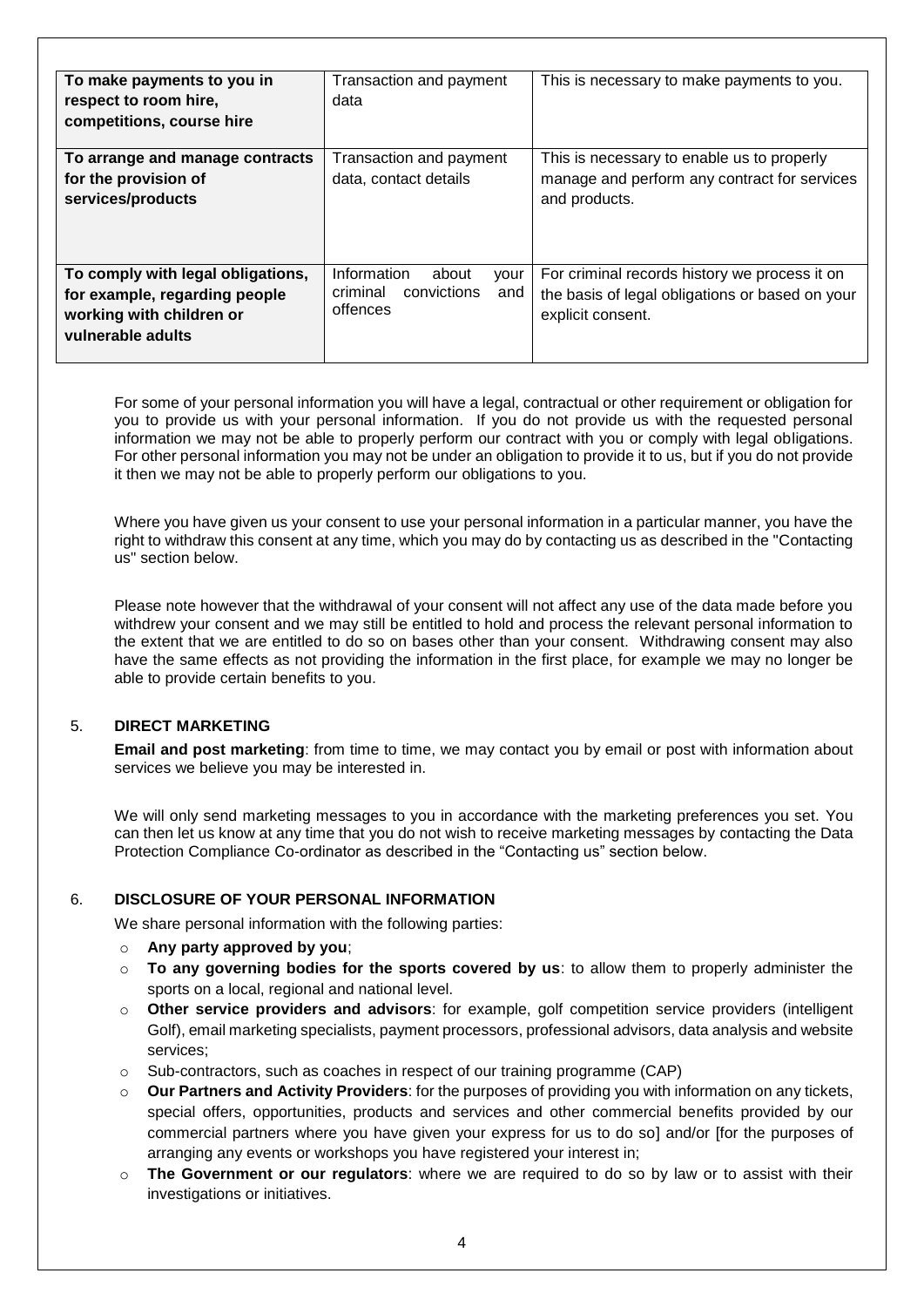o **Police, law enforcement and security services**: to assist with the investigation and prevention of crime and the protection of national security.

We do not disclose personal information to anyone else except as set out above.

# 7. **TRANSFERRING YOUR PERSONAL INFORMATION INTERNATIONALLY**

The personal information we collect is not transferred to and stored in countries outside of the UK and the European Union.

# 8. **HOW LONG DO WE KEEP PERSONAL INFORMATION FOR?**

The duration for which we retain your personal information will differ depending on the type of information and the reason why we collected it from you. However, in some cases personal information may be retained on a long-term basis: for example, personal information that we need to retain for legal purposes will normally be retained in accordance with usual commercial practice and regulatory requirements. Generally, where there is no legal requirement we retain all physical and electronic records for a period of 6 years after your last contact with us. Exceptions to this rule are:

- $\circ$  Information that may be relevant to personal injury claims, discrimination claims may be retained until the limitation period for those types of claims has expired. For personal injury or discrimination claims this can be an extended period as the limitation period might not start to run until a long time after the event.
- $\circ$  Information that may be relevant to training programmes and competition entry.

It is important to ensure that the personal information we hold about you is accurate and up-to-date, and you should let us know if anything changes, for example if you change your phone number or email address. To update personal information we hold about you contact our Data Protection Compliance Co-ordinator as shown in the "**Contacting us**" section below.

# 9. **YOUR RIGHTS IN RELATION TO PERSONAL INFORMATION**

You have the following rights in relation to your personal information:

- $\circ$  the right to be informed about how your personal information is being used;
- o the right to access the personal information we hold about you;
- o the right to request the correction of inaccurate personal information we hold about you;
- $\circ$  the right to request the erasure of your personal information in certain limited circumstances;
- $\circ$  the right to restrict processing of your personal information where certain requirements are met;
- o the right to object to the processing of your personal information;
- $\circ$  the right to request that we transfer elements of your data either to you or another service provider; and
- $\circ$  the right to object to certain automated decision-making processes using your personal information.

You should note that some of these rights, for example the right to require us to transfer your data to another service provider or the right to object to automated decision making, may not apply as they have specific requirements and exemptions which apply to them and they may not apply to personal information recorded and stored by us. For example, we do not use automated decision making in relation to your personal data. However, some have no conditions attached, so your right to withdraw consent or object to processing for direct marketing are absolute rights.

Whilst this privacy notice sets out a general summary of your legal rights in respect of personal information, this is a very complex area of law. More information about your legal rights can be found on the Information Commissioner's website at https://ico.org.uk/for-the-public/.

To exercise any of the above rights, or if you have any questions relating to your rights, please contact us by using the details set out in the "**Contacting us**" section below.

If you are unhappy with the way we are using your personal information you can also complain to the UK Information Commissioner's Office or your local data protection regulator. We are here to help and encourage you to contact us to resolve your complaint first.

### 10. **CHANGES TO THIS NOTICE**

We may update this privacy notice from time to time. When we change this notice in a material way, we will update the version date at the bottom of this page. For significant changes to this notice we will try to give